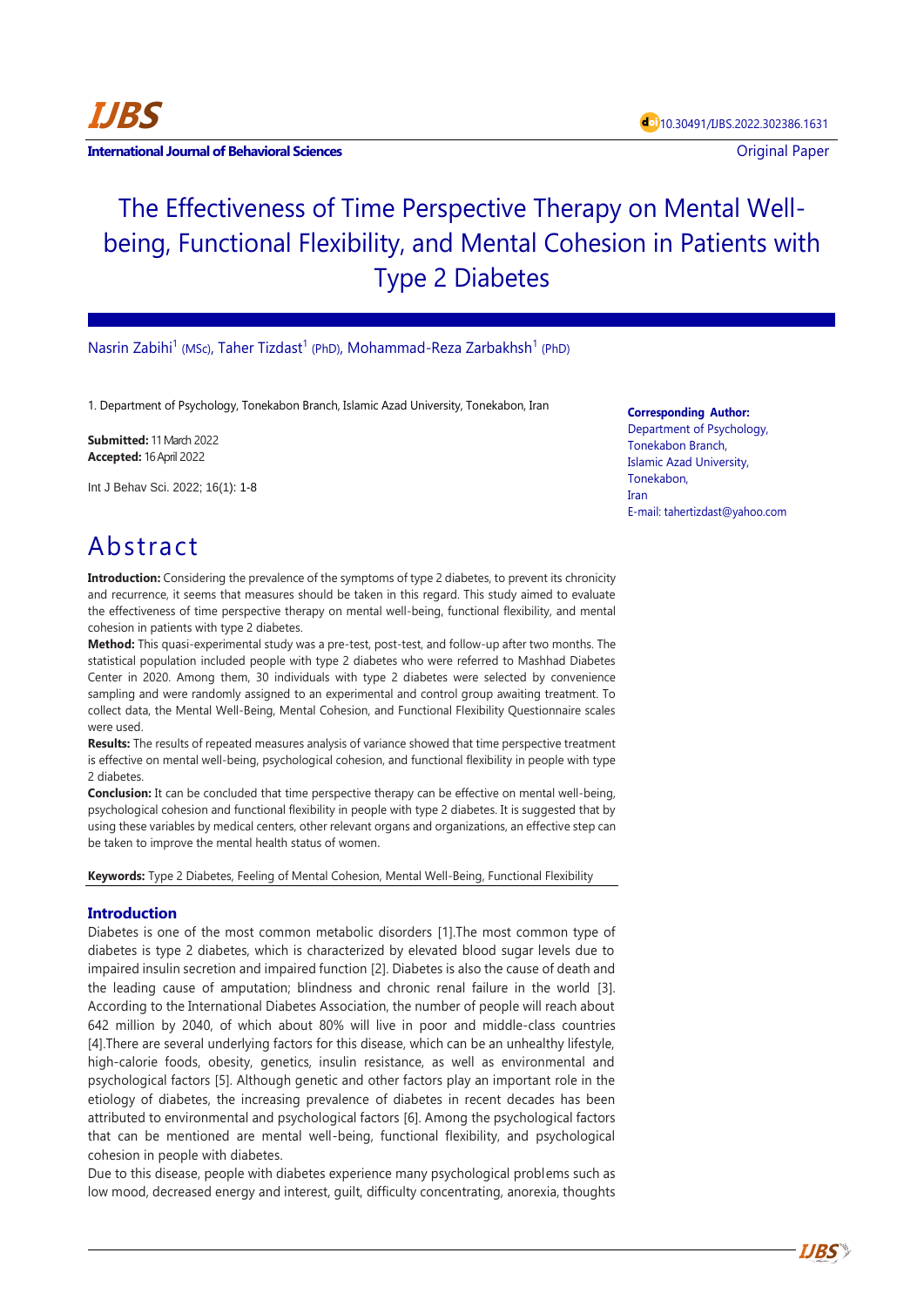of death and suicide, chronic and daily stress that lead to it leads to a decrease in the level of mental well-being of individuals [7]. Mental well-being is one of the variables that affect health and longevity and is dependent on pleasure in the face of unpleasant experiences [8]. People with high well-being experience more positive emotions, positively evaluate their past, present, and future, others, events, and situations, and describe them as pleasant. In contrast, people with low well-being assess the above as undesirable and experience more negative emotions [9]. yet various studies have been conducted on the mental well-being of people with diabetes, which have been done by Sharifi, Nazarpour, and Davarnia [10] to evaluate the effectiveness of positive psychotherapy on the mental well-being of obese women with type 2 diabetes. Therefore, mental well-being can be reduced by diabetes, which in turn affects functional flexibility.

The functional flexibility contributes to the human ability to adapt when facing disasters or severe pressures, to overcome and even strengthen by it. This trait is supported, developed, and presented as a positive trait by a person's inner ability and social skills, and interaction with the environment [11]. Therefore, functional flexibility is one of the most important cognitive dimensions for people with diabetes because identifying and enhancing this structure will provide promising insights in people with type 2 diabetes. For example, Khandshour Shandiz et al. compared the two therapies of dialectical behavior therapy and mindfulness-based cognitive therapy on the functional flexibility of women with type 2 diabetes [12]. Therefore, increasing functional flexibility strengthens a person's adaptation to diabetes. Another personality variable that modulates daily stress and has been considered by many researchers in the field of diabetes in recent years is the feeling of psychological cohesion.

Feeling of mental cohesion has a great effect on controlling stress caused by chronic illness and feeling of high mental cohesion leads to better physical and mental well-being in people [13]. According to Antonovsky (1993), the sense of psychological cohesion consists of two components: 1) perceptibility, which refers to the development of one's perception that the world is predictable and understandable; 2) Management ability, which is defined as the development of a person's understanding of access to coping resources and the ability to manipulate facts [14]. The feeling of psychological cohesion is an influential component in people with diabetes. For example, Mikaeli and Rahimzadegan examined psychological intervention on the sense of psychological cohesion of people with type 2 diabetes [15].

One of the factors that make these structures doubtful and fragile is the development of a chronic and permanent disease such as diabetes, which forces the sufferer to control the disease, their lifestyle, and their food and medicine habits severely [16]. The combination of these factors causes stress and constant anxiety for the patient. Therefore, it is expected that mental well-being, functional flexibility, and a sense of mental cohesion are related to the level of physical and mental health of people with diabetes. Considering the prevalence of diabetes and also the effect of mental well-being, the functional flexibility, and the feeling of mental cohesion on the physical and mental health of these people, the use of psychological interventions along with medical interventions is necessary. Several psychotherapy interventions have been performed to improve people with diabetes. So far, no intervention has been done to increase mental well-being, the functional flexibility, and the sense of psychological cohesion of people with diabetes. In many previous psychological research, cognitive or cognitive-behavioral approaches have been used in order to improve physical and mental health. At the moment we are facing the third generation of these treatments, and among these treatments, we can mention the treatment based on time-vison.

The perspective of time describes the influence that past, present, and future considerations have on a wide range of human behaviors [17]. The perspective of time is the basic cognitive process by which individuals perceive, interpret, and interact with their material and social worlds, and describes the impact of attention to the past, present, and future on human behavior. The vision of time encompasses the five dimensions of the positive past, the negative past, the hedonistic present, the present, the future, and the future [18]. A negative past that shows pessimism about the past; a positive past reflects intense and joyful feelings about the past, while a hedonistic present indicates a desire to be happy and enjoy present experiences. It is also believed that uncontrollable forces plan destiny. The future measures thinking and planning to achieve long-term goals and, ultimately, assesses people's inclination toward the past, present, and future. [19]. So far, various studies have been conducted in this field which have shown the effectiveness of this treatment [20-23].

Therefore, given the relatively high prevalence of diabetes in Iran, the management of this disease is important because it affects the lives of millions. This study aimed to evaluate the effectiveness of time perspective therapy on mental well-being, functional flexibility, and mental cohesion in patients with type 2 diabetes.

## **Method**

The present study was a quasi-experimental study with a pretest, posttest, and follow-up design with a control group. The statistical population of this study included people with type 2 diabetes who had referred to the Diabetes Center of Mashhad during 2020. After administering a questionnaire between a group of these patients, 30 people who had lower than average mental well-being, functional flexibility, and sense of cohesion were selected by available sampling and were randomly divided into two groups: experimental ( $n = 15$ ) and control (n =15). The sample size was estimated based on the Cochran's formula and the number of patients with diabetes who had referred to the counseling center last year (47 people). However, only 30 people agreed to participate in this study. The inclusion criteria included: willingness to participate in the study, with type 2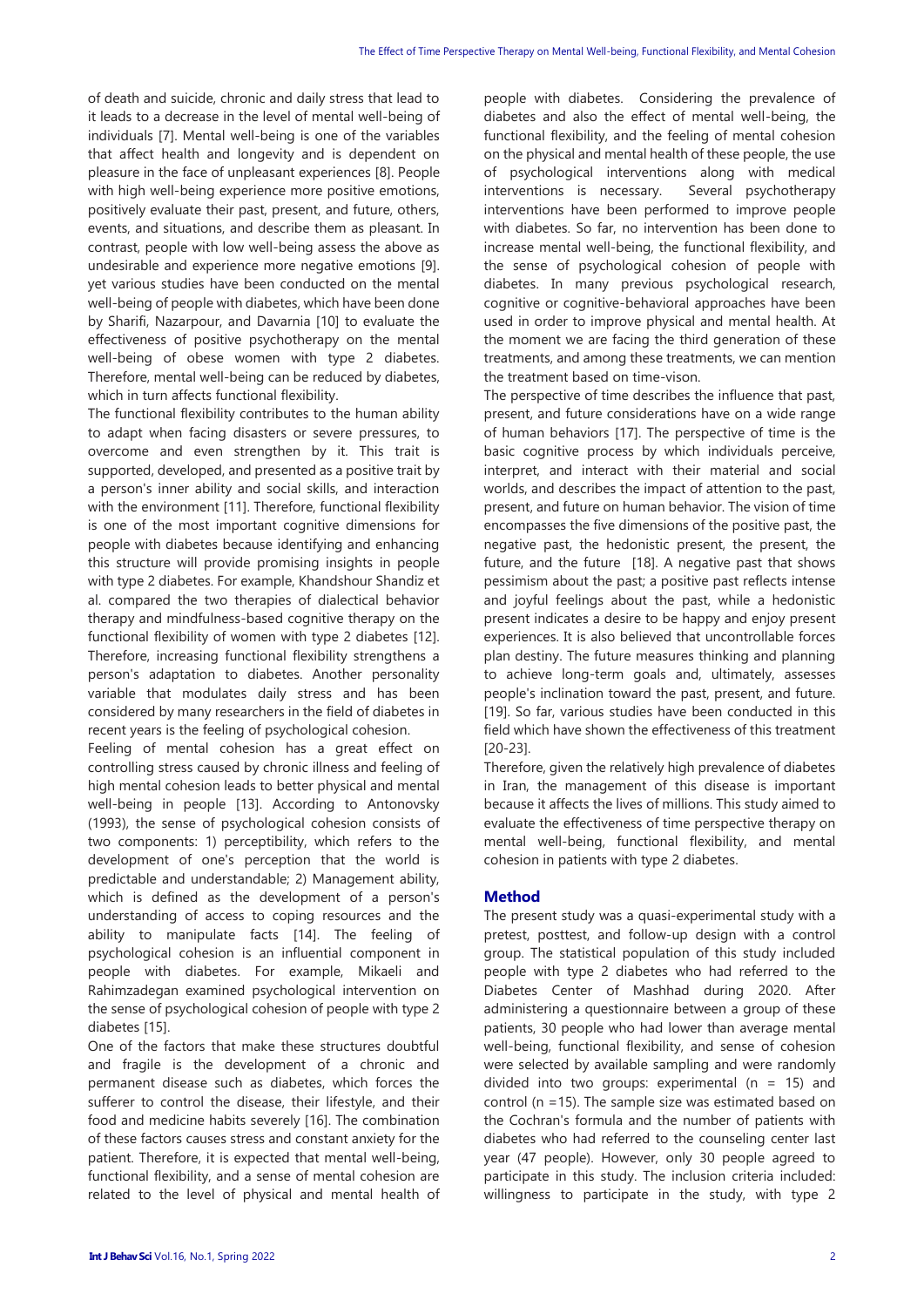diabetes, minimum cycle education and the exclusion criteria included: suffering from physical illness or other psychiatric disorders at the same time, unwillingness to continue participating in the study, and absence of more than two sessions. Inclusion criteria were assessed by a clinical psychologist, physician and relevant testing at the Diabetes Center The control group did not receive any intervention while the experimental group received timevison therapy, after which the questionnaires were administered again between the two groups. After two months, questionnaires were administered between the groups for follow-up.

#### The research tools are as follows:

**Mental Well-Being Questionnaire:** This questionnaire was designed by Keys and Magyarmo (2003) [24] which consists of 45 questions and three subscales of emotional well-being including two parts of positive emotion and negative emotion (12 questions with a score of five degrees), psychological well-being (18 questions with a score of seven degrees), and social welfare (15 questions with a score of seven degrees). The range of scores in the emotional well-being subscale ranged from 16 to 56, psychological well-being between 18 and 126, and social well-being between 15 and 105. This questionnaire was administered and validated by Golshani et al. [25] on 57 subjects and the correlation coefficient of the mental wellbeing questionnaire was 0.78 and its sub-scales including emotional well-being, psychological well-being, and social well-being reported 0.76, 0.64, and 0.76, respectively. The internal consistency coefficient based on Cronbach's alpha was 0.80 for the whole questionnaire and 0.86, 0.80, and 0.61 for its sub-scales, respectively.

**Antonowski Mental Cohesion Questionnaire:** This questionnaire was designed by Antonovski (1993). This questionnaire has 13 questions, each of which consists of seven Likert questions. In addition to the overall score of the three subscales, this questionnaire evaluated perceptibility, controllability, and significance. In Iran, Sharif and Alipour [26] standardized the questionnaire after translation on Iranian students. Cronbach's alpha of the questionnaire in male and female students was 0.75 and 0.78, respectively, and the simultaneous validity of this scale with the questionnaire of 45 questions of psychological toughness was 0.54. Also, the retest coefficient of the whole scale was 0.66. In addition, to evaluate the validity of the questionnaire, these researchers examined the relationship between the subscales of perceptibility, controllability, and significance with the total score of the questionnaire, which was 0.86, 0.81, and 0.76, respectively. The results show the desired validity and reliability of the scale.

**Functional Flexibility Questionnaire:** This questionnaire was designed by Davidson and Connor (2003) [27]. The authors of this scale believe that this questionnaire is well able to distinguish resilient and non-resilient individuals in clinical groups, and can be used in research and clinical situations. The questionnaire has 25 items that are scored on a Likert scale between zero (completely incorrect) and five (always correct). Samani, Jokar, and Sohrgard [28] in a cross-sectional study in Shiraz students reported a

reliability of 0.89 and a Cronbach's alpha of 0.87. Validity coefficient equal to 0.86 which was obtained at the level of p<0.001. Therefore, the above scale has a very good validity in the selected sample. In the present study, Cronbach's alpha coefficients were calculated to be 0.90 with the reliability of the present questionnaire.

In this study, the time perspective therapy designed by Zimbardo [29] was performed in 10 group sessions and each session for 90 minutes once a week in Mashhad Diabetes Center in 2020. A description of the time perspective therapy sessions is as follows.

The control group was placed on a waiting list to be treated at the end of data collection. Data were collected in three stages: before the intervention, after the intervention, and after two months. Data analysis was performed using SPSS software version 22 and a statistical test of analysis of variance with repeated measures. Individuals were also demographically analyzed using descriptive statistics (frequency, percentage, mean and standard deviation).

#### **Results**

The present study was performed on 30 people with diabetes in the experimental ( $n = 15$ ) and control ( $n = 15$ ) groups. In the experimental group, 86% were women and 14% were men, and in the control group, 67% were women and 33% were men.

As it can be seen in Table 2, in the variables of mental wellbeing, functional flexibility, and sense of psychological cohesion, the mean of post-test scores and follow-up of the experimental group is higher than the mean of its pretest scores. However in the control group, the mean scores of post-test and follow-up are less than the pretest or have not changed. Analysis of variance with repeated measures was used to evaluate the effectiveness of time Perspective therapy on mental well-being, functional flexibility, and feeling of psychological cohesion. The results of the Levin test to measure the equality of variance of groups in the variables of mental well-being, functional flexibility, and sense of psychological cohesion were more than 0.05. So, it can be said with 0.95 confidence that it is possible to judge that experimental and control groups over the dispersion of mental well-being scores, functional flexibility, and a sense of psychological cohesion are the same in a pretest, post-test, and follow-up. Also, statistics and F related to Mohle sphericity and M-box tests of mental well-being, functional flexibility, and sense of mental cohesion were obtained to measure the spherical shape of the variance matrix above the alpha level of 0.05, respectively. Therefore, all the stated assumptions were made for repeated measurement statistical analysis.

Before applying the repeated measures ANOVA, the required pre-assumptions such as the results of the Box's M test, the Levene's test and Mauchly's test of sphericity were considered and confirmed. Since the Box's M test results were not significant for any of the variables (P< 0.05), the homogeneity of variance-covariance matrices was confirmed. Moreover, the insignificance of all the variables in the Levene's test indicates that the between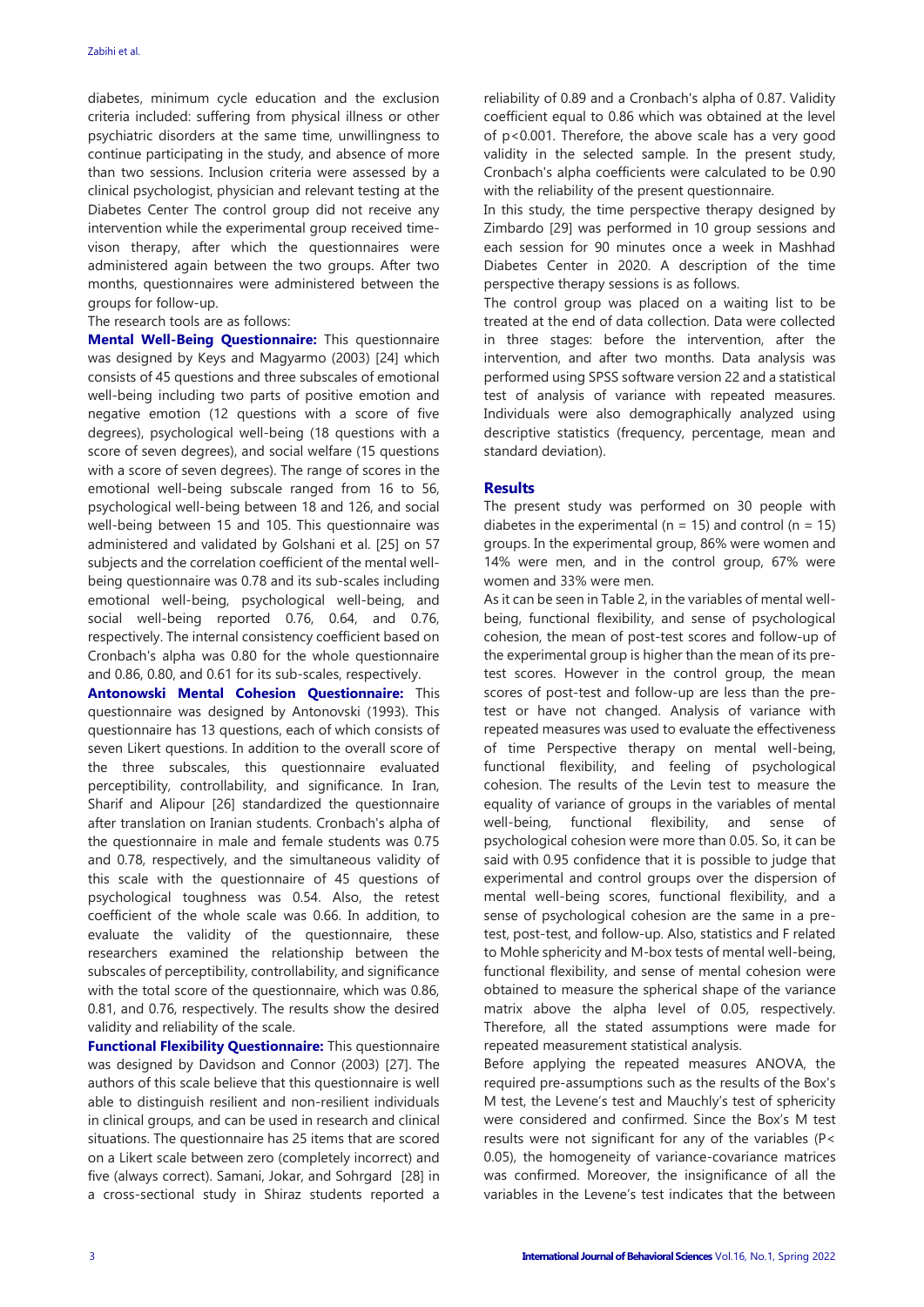group variances are equal and that the error variance of the dependent variables is equal among both groups (P>0.05). However, the Mauchly's sphericity test results did not confirm the equality of the variance-covariance for any of the variables. Therefore, the Greenhouse–Geisser tests were applied for analyzing the obtained data.

The results of Table 3 indicate that F variables of mental well-being, psychological cohesion, and functional flexibility are significant in the experimental group (P <0.05) and this indicates the positive effect of time perspective treatment on mental well-being and its dimensions.

| <b>Table 1.</b> Content of Time Perspective Therapy Sessions |                                                                                                      |  |  |  |  |
|--------------------------------------------------------------|------------------------------------------------------------------------------------------------------|--|--|--|--|
| <b>Session</b>                                               | Content                                                                                              |  |  |  |  |
|                                                              | Title: Creating understanding between members and familiarity with the goals, rules and structure of |  |  |  |  |
|                                                              | meetings and conducting pre-exams                                                                    |  |  |  |  |
| Session 1                                                    | Agenda: Familiarity of group members with each other and telling their life story; Determining the   |  |  |  |  |
|                                                              | rules and norms of the group; Review the structure and goals of the meetings; Helping members to     |  |  |  |  |
|                                                              | participate in the group;                                                                            |  |  |  |  |
|                                                              | Familiarity with type 2 diabetes                                                                     |  |  |  |  |
|                                                              | Title: Introducing different types of time perspectives, self-relaxation                             |  |  |  |  |
| Session 2                                                    | Agenda: Introducing the perspective dimensions of the past (negative and positive), present          |  |  |  |  |
|                                                              | (hedonistic, comfort-oriented and deterministic) and the future (personal, transcendent); Teaching   |  |  |  |  |
|                                                              | self-relaxation behaviors Breathing exercises and mental visualization                               |  |  |  |  |
|                                                              | Title: Moving from negative past to positive past                                                    |  |  |  |  |
|                                                              | Agenda: Reviewing the most important memories in the negative past to reduce the impact of           |  |  |  |  |
| Session 3                                                    | memories in the negative past; Examining the advantages and disadvantages of staying in the          |  |  |  |  |
|                                                              | negative past; Examining the consequences of moving positively towards the past; Use related         |  |  |  |  |
|                                                              | techniques to move from negative past to positive past                                               |  |  |  |  |
| Session 4                                                    | Title: Moving from negative past to positive past                                                    |  |  |  |  |
|                                                              | Agenda: Use related techniques to move from the negative past to the positive past                   |  |  |  |  |
|                                                              | Title: Moving from the deterministic and comfortable to the sensible hedonistic                      |  |  |  |  |
| Meeting 5                                                    | Agenda: Examining the advantages and disadvantages of both types of situations (deterministic and    |  |  |  |  |
|                                                              | comfort); Examining the consequences of moving towards the hedonistic present; Use related           |  |  |  |  |
|                                                              | techniques to move from the deterministic and the comfortable to the sensible hedonistic             |  |  |  |  |
| Session 6                                                    | Title: Examining the consequences of moving to a positive and hedonistic past                        |  |  |  |  |
|                                                              | Agenda: Using techniques to fixate on the positive and hedonistic past                               |  |  |  |  |
| Session 7                                                    | Title: Moving to the future (personal and transcendent(                                              |  |  |  |  |
|                                                              | Agenda: Examining the consequences and benefits of moving towards the future (personal and           |  |  |  |  |
|                                                              | transcendent); Use related techniques to achieve a personal and transcendent future                  |  |  |  |  |
| Session 8                                                    | Title: Moving to the future (continued)                                                              |  |  |  |  |
|                                                              | Agenda: Continue to review the consequences and benefits of moving towards the future (continued)    |  |  |  |  |
| Session 9                                                    | Title: Reviewing past sessions to achieve a balanced time perspective and post-test implementation   |  |  |  |  |
|                                                              | Agenda: An overview of past sessions; Get feedback from group members and take a post-test           |  |  |  |  |
| Session 10                                                   | Title: Review of the content expressed in time vision therapy sessions                               |  |  |  |  |
|                                                              | Agenda: An overview of past sessions; Get feedback from group members                                |  |  |  |  |

#### **Table 2.** Descriptive Statistics on Mental Well-being, Sense of Psychological Cohesion and Functional Flexibility

|                               | <b>Time Perspective Therapy group</b> |        |        | <b>Control group</b> |                |                |
|-------------------------------|---------------------------------------|--------|--------|----------------------|----------------|----------------|
|                               | T1                                    | T2     | T3     | <b>T1</b>            | T <sub>2</sub> | T <sub>3</sub> |
| <b>Variable</b>               | M                                     | М      | M      | М                    | М              | М              |
|                               | sd                                    | sd     | sd     | sd                   | sd             | sd             |
|                               | 17.80                                 | 30.20  | 30.60  | 20.60                | 19.66          | 19.20          |
| Emotional well-being subscale | 2.88                                  | 1.97   | 2.06   | 2.02                 | 2.02           | 1.93           |
|                               | 26.73                                 | 40.33  | 40.73  | 28.80                | 27.53          | 27             |
| Psychological well-being      | 4.33                                  | 5.08   | 4.86   | 4.34                 | 4.18           | 4.03           |
|                               | 21                                    | 37.06  | 37.53  | 22.73                | 22.13          | 21.33          |
| Social well-being             | 3.50                                  | 4.81   | 4.54   | 4.04                 | 3.88           | 3.79           |
|                               | 65.53                                 | 107.60 | 108.86 | 72.13                | 69.23          | 67.53          |
| **Mental Well-being           | 8.5                                   | 9.34   | 8.95   | 5.57                 | 5.08           | 4.86           |
|                               | 13.26                                 | 20     | 20.60  | 13.33                | 12.33          | 11.66          |
| Perceptibility                | 1.75                                  | 3.35   | 3.33   | 1.71                 | 1.71           | 1.54           |
|                               | 10.40                                 | 14.80  | 15.40  | 10.40                | 9.80           | 9.06           |
| Controllability               | 1.05                                  | 1.37   | 1.24   | 1.05                 | 0.77           | 0.88           |
|                               | 9.40                                  | 13.60  | 14.26  | 9.46                 | 8.53           | 7.60           |
| Significance                  | 0.98                                  | 0.82   | 0.96   | 0.91                 | 0.91           | 1.05           |
|                               | 23.06                                 | 48.40  | 50.26  | 32.20                | 30.66          | 28.23          |
| **Mental Cohesion             | 2.73                                  | 4.23   | 4.04   | 2.07                 | 1.87           | 1.71           |
|                               | 30.86                                 | 42.66  | 47.53  | 30.20                | 29.33          | 28.53          |
| Functional flexibility        | 1.84                                  | 2.12   | 1.59   | 2.30                 | 2.25           | 2.16           |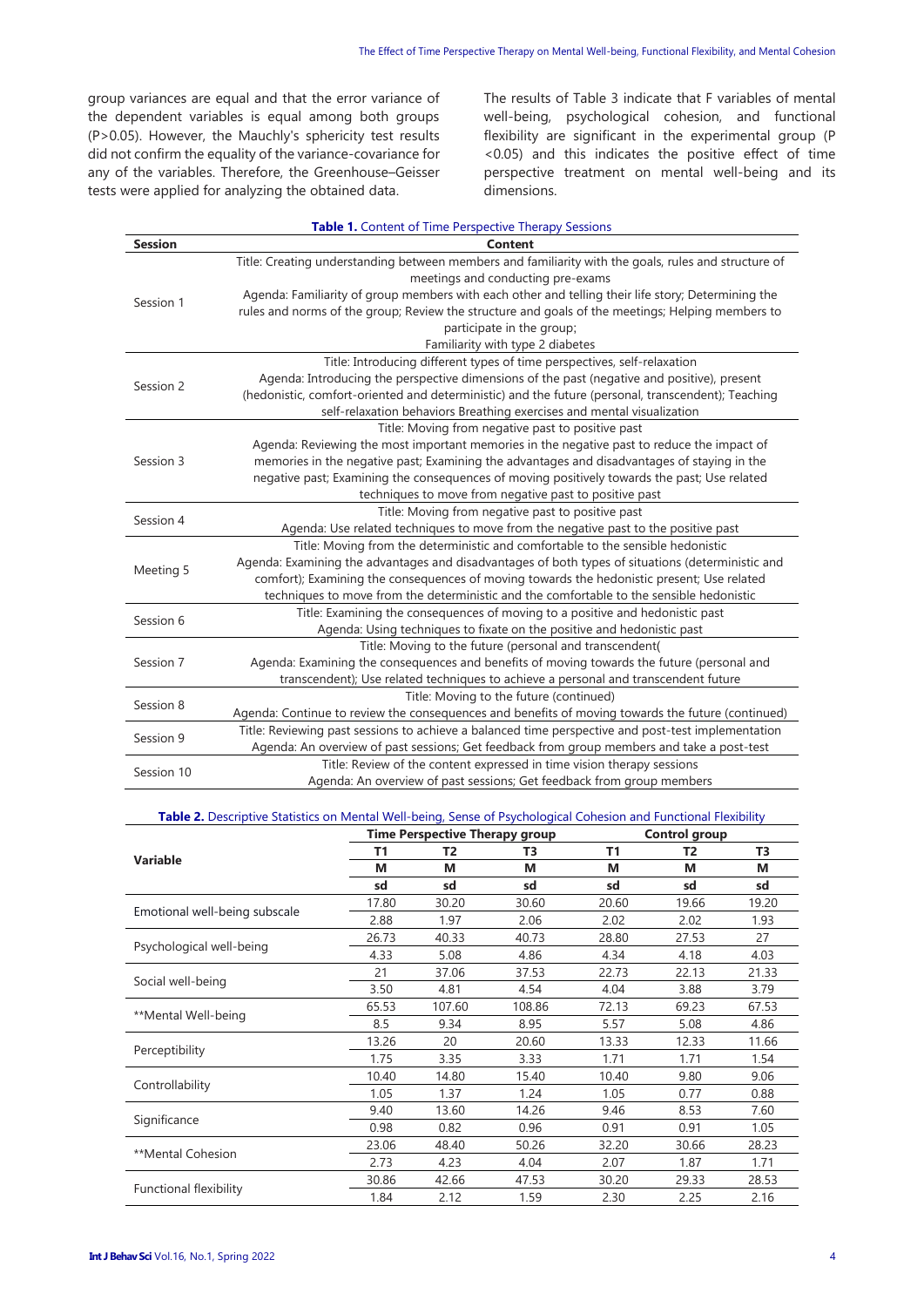| Table 3. Mixed Analysis of Variance with Repeated Measures of Variables |                             |          |              |        |        |                    |  |  |  |
|-------------------------------------------------------------------------|-----------------------------|----------|--------------|--------|--------|--------------------|--|--|--|
| <b>Variable</b>                                                         | <b>Source</b>               | SS       | Df           | F      | P      | <b>Partial eta</b> |  |  |  |
|                                                                         | Interaction<br>(Time*Group) | 149.30   | 1            | 34.83  | 0.0001 | 0.57               |  |  |  |
| Emotional well-                                                         | Within-subjects (Time)      | 147.47   | 1            | 34.40  | 0.0001 | 0.57               |  |  |  |
| being subscale                                                          | Between subjects<br>(Group) | 46.71    | $\mathbf{1}$ | 10.90  | 0.003  | 0.29               |  |  |  |
| psychological well-<br>being                                            | Interaction<br>(Time*Group) | 96.67    | 1            | 8.94   | 0.006  | 0.25               |  |  |  |
|                                                                         | Within-subjects (Time)      | 86.97    | 1            | 8.04   | 0.009  | 0.23               |  |  |  |
|                                                                         | Between subjects<br>(Group) | 84.08    | $\mathbf{1}$ | 7.45   | 0.002  | 0.25               |  |  |  |
|                                                                         | Interaction<br>(Time*Group) | 203.46   | 1            | 12.06  | 0.002  | 0.31               |  |  |  |
| social well-being                                                       | Within-subjects (Time)      | 193.05   | 1            | 11.44  | 0.002  | 0.30               |  |  |  |
|                                                                         | Between subjects<br>(Group) | 543.97   | $\mathbf{1}$ | 32.25  | 0.0001 | 0.55               |  |  |  |
| **Mental Well-                                                          | Interaction<br>(Time*Group) | 67.82    | 1            | 21.73  | 0.0001 | 0.45               |  |  |  |
| being                                                                   | Within-subjects (Time)      | 64.28    | 1            | 20.59  | 0.0001 | 0.44               |  |  |  |
|                                                                         | Between subjects<br>(Group) | 105.22   | 1            | 33.74  | 0.0001 | 0.56               |  |  |  |
|                                                                         | Interaction<br>(Time*Group) | 48.46    | 1            | 4.22   | 0.05   | 0.14               |  |  |  |
| perceptibility                                                          | Within-subjects (Time)      | 54.28    | 1            | 4.73   | 0.03   | 0.15               |  |  |  |
|                                                                         | Between subjects<br>(Group) | 76.31    | $\mathbf{1}$ | 6.65   | 0.01   | 0.20               |  |  |  |
|                                                                         | Interaction<br>(Time*Group) | 8.39     | 1            | 10.52  | 0.003  | 0.28               |  |  |  |
| controllability                                                         | Within-subjects (Time)      | 1.01     | 1            | 1.27   | 0.26   | 0.04               |  |  |  |
|                                                                         | Between subjects<br>(Group) | 41.03    | $\mathbf{1}$ | 51.44  | 0.0001 | 0.66               |  |  |  |
|                                                                         | Interaction<br>(Time*Group) | 7.21     | 1            | 11.91  | 0.002  | 0.30               |  |  |  |
| significance                                                            | Within-subjects (Time)      | 524.85   | $\mathbf{1}$ | 885.95 | 0.0001 | 0.97               |  |  |  |
|                                                                         | Between subjects<br>(Group) | 31.36    | $\mathbf{1}$ | 31.36  | 0.0001 | 0.65               |  |  |  |
|                                                                         | Interaction<br>(Time*Group) | 93220.41 | 1            | 4.65   | 0.0001 | 0.99               |  |  |  |
| **Mental Cohesion                                                       | Within-subjects (Time)      | 5900.41  | 1            | 294.67 | 0.0001 | 0.91               |  |  |  |
|                                                                         | Between subjects<br>(Group) | 560.66   | $\mathbf{1}$ | 30.17  | 0.0001 | 0.90               |  |  |  |
|                                                                         | Interaction<br>(Time*Group) | 67.82    | 1            | 21.73  | 0.0001 | 0.45               |  |  |  |
| Functional                                                              | Within-subjects (Time)      | 64.28    | 1            | 20.59  | 0.0001 | 0.44               |  |  |  |
| flexibility                                                             | Between subjects<br>(Group) | 105.32   | $\mathbf{1}$ | 33.74  | 0.0001 | 0.56               |  |  |  |

Tukey post hoc test compares the components of mental well-being, psychological cohesion, and functional

flexibility in three stages of research in the treatment of time perspective. The results showed that there was a significant increase in mental well-being, psychological cohesion, and functional flexibility of the post-test score compared to the pre-test (p<0.05). Also, the results showed that there was no significant difference between post-test and follow-up in the component of mental wellbeing and functional flexibility (p<0.05). However, in the component of psychological cohesion, in the dimension of significance and general psychological cohesion between post-test and there was a significant difference (p <0.05). This is while there was no significant difference between post-test and follow-up in terms of manageability and comprehensibility (p> 0.05).

## **Discussion**

This study aimed to evaluate the effectiveness of time perspective therapy on mental well-being, functional flexibility, and mental cohesion in patients with type 2 diabetes. The results of this study showed that time perspective treatment has a significant effect on mental well-being, functional flexibility, and psychological cohesion in the post-test and follow-up stages compared to the pre-test. In addition, the results showed that there is no significant difference between the post-test and follow-up in the component of mental well-being and psychological cohesion, but there is a significant difference between the post-test and follow-up in the component of functional flexibility. The findings of this study are consistent with previous research [20-23].

Time-vison is a flexible concept that expands with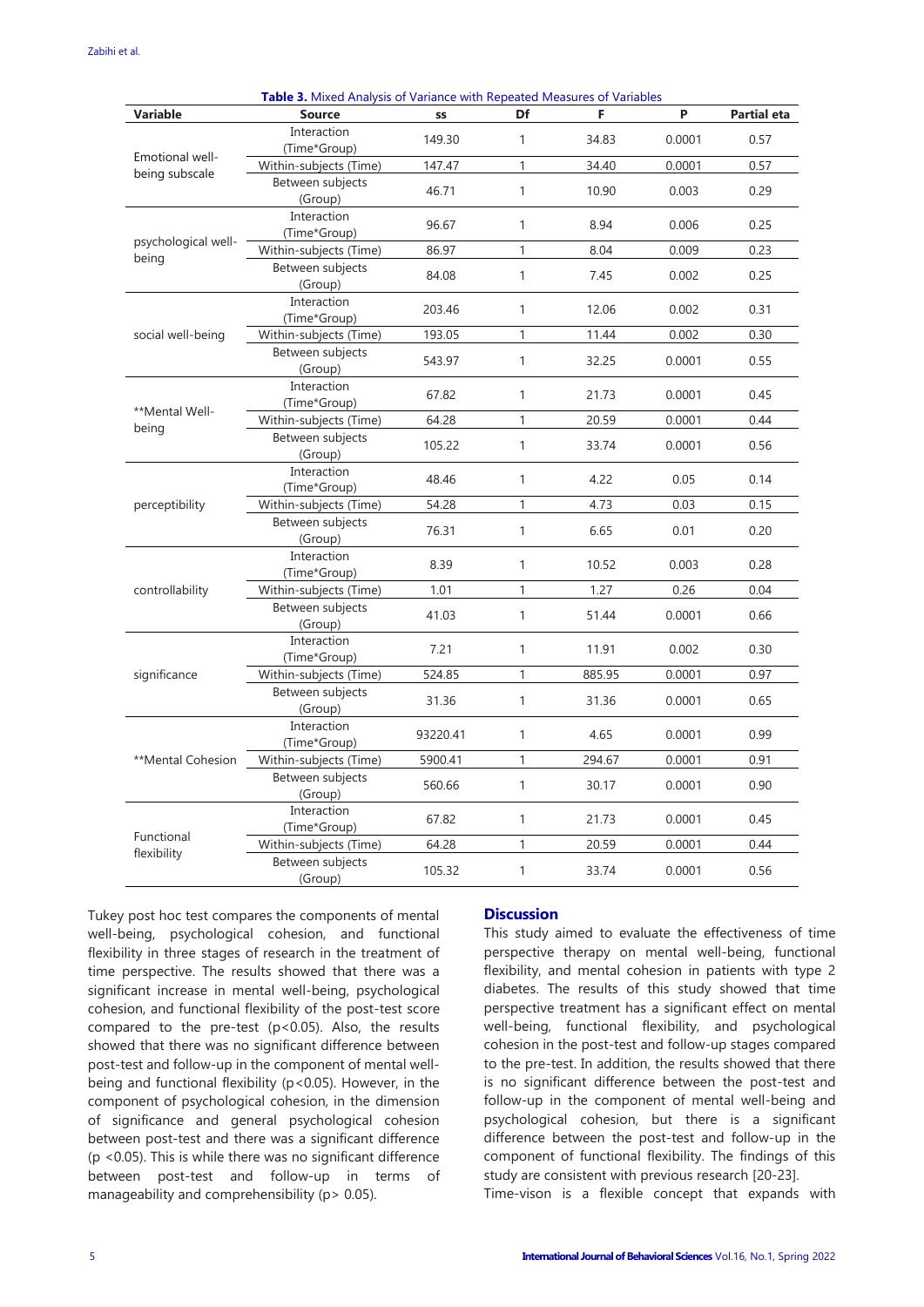cognitive development and responds to life-changing situations. At the same time, if one of the time horizons (past, present, future) is overused out of habit and chronically, it may prove to be an underlying method that predicts future behaviors. Hence, the perspective of time is considered as a multidimensional and semi-flexible cognitive process that is shaped by the cultural and social world, thereby increasing the mental well-being of people with diabetes. Also, the treatment of time perspective is based on the perception of individual structure in terms of time, which includes the analysis of personal experiences in separate time intervals [30]. Work on mental well-being and its components makes the most effective change in psychotherapy. Time perspective focuses on the impact of past experiences and plans on each person's current decision-making process and behavioral patterns. The vision of time strengthens the readiness of people to accept various responsibilities by setting motivational goals in the not too distant future and by improving the behavioral process to achieve the goals. It also stimulates the ability of individuals to cope with the obstacles of marriage. In addition, by emphasizing good memories, happy times, life thrills, and pastimes, they will prevent the view that life is determined by destiny and that having a plan and purpose is useless. Since time perspective is one of the general characteristics of personality, it plays an important role in life processes and events and affects many areas of one's activity. It is also based on the effect that one's thoughts on the past and present have an effect on the productivity of his activities at the present.

In this treatment, by providing a safe and reliable environment, the people in the group were encouraged to pay attention to their lives in the past and to express a different interpretation of their memories by expressing their negative memories of the past. Time therapy vision techniques (used in this study) help people gain the independence they need to choose how to spend time and plan their lives. Turning people's attention to the future (personal and transcendent) helps people to direct their lives towards a meaningful outlook on life. The techniques used in the perspective of time therapy focused on the time dimension of the future which have a postmodern nature and rely on the abilities and capabilities of the individual to try to draw a meaningful future that leads to personal growth. The underlying philosophy of using personal abilities to draw and formulate meaningful life in the light of looking to the future is self-acceptance. In other words, one of the basic principles of using personal abilities to draw and formulate a meaningful life in the light of looking to the future is self-acceptance. Actually, one of the underlying principles of the time therapy perspective, which is also indirectly seen in most of the techniques of this approach, is accepting oneself with all its strengths and weaknesses, designing a meaningful life, and living a life according to plans (Independence). In this study, which was performed on people with diabetes, the role of providing a safe hospital in the perspective of treatment time in recounting memories and its effect in reducing the negative effects of the past and increasing the sense of mental well-being has been confirmed. During the treatment process, by introducing the perspective approach of treatment time and familiarity with the three time periods (negative, positive), present (hedonistic, deterministic), and future (personal, transcendent), people were taught the ability to have a purposeful life with growth. They have personality and independence in life, and they do not have to sacrifice life in the present and the future for the unpleasant memories of the past.

In flexible diabetics, ways to deal with the problem are directly explored and are usually created by finding appropriate solutions to the problem of satisfaction and reducing worries and anxieties. In fact, functional flexibility provides the necessary facilities to deal with stressful situations. This potentially calls the person to positive confrontation and problem solving and increases his chances of success. Therefore, functional flexibility improves their problem-solving skills by changing people's attitudes. It can also be said that psychological inflexibility involves mental processes that cause a person to suffer from emotion-oriented strategies. According to Zimbardo and Boyd's theory, adaptation, functional flexibility, and mental acceptance do not occur unless one draws a clear vision for one's future. Future outlook refers to one's efforts to achieve goals and achievements in the future that can affect the progress of individuals or other factors. Lack of looking to the future within an individual or society has adverse effects on moods, thoughts, morals, and social behavior in general. Living without thinking and trying is worrying and anxious and disappointed with its results and consequences. Therefore, it seems that treating the perspective of time by working on frustration and not setting goals in the future, and focusing on the present, increases functional flexibility in individuals.

Feelings of mental cohesion play an important role in controlling the stress of chronic illness. A feeling of high psychological cohesion leads to better physical and mental well-being in people. In general, people with diabetes experience lower levels of health over time and spend more on treatment than other people in the community. Having a chronic illness seriously threatens the key components of cohesion (perception, management, and significance. It can actually be stated that irrational thinking about past, present, and future attitudes and despair of achieving positive results and consequences in the future, people with diabetes from trying to achieve goals and solve problems stops. Excessive worry about the future and having a negative attitude to achieve positive results distracts them from living in the present and striving for the expected positive consequences. This is while a balanced time perspective is a more positive alternative to a life that takes one away from any particular time bias. Individuals move between past, future, and present mental frameworks according to position, demands, values, and resource evaluation or cognitive and social evaluation. Maintaining a balance between past experiences, present tendencies, and future consequences is essential to having a balanced temporal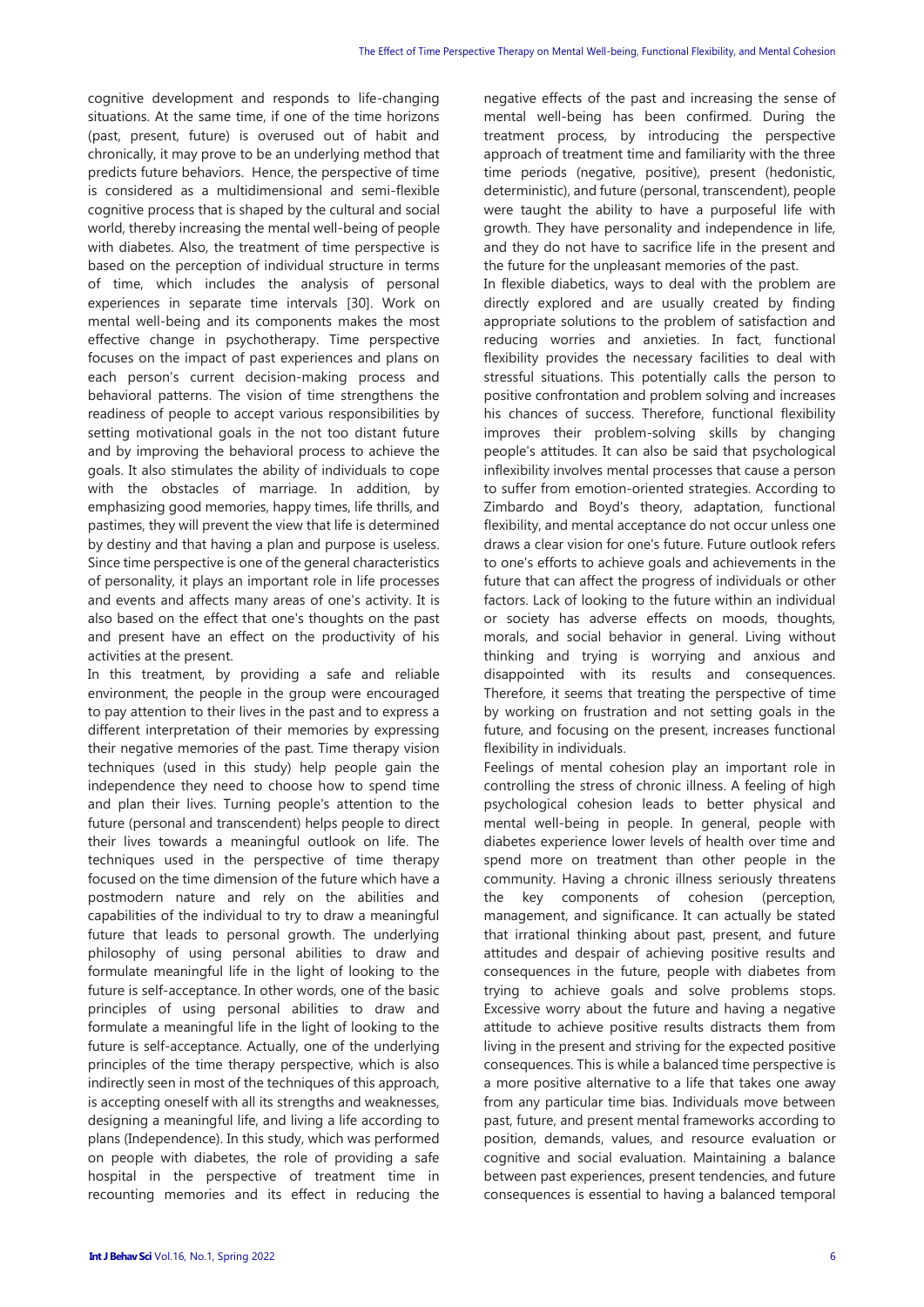#### orientation [29].

On the other hand, using too much one-time orientation and not using other time frames creates problems for people. Osin et al. [31] believe that if a person's perspective is limited to a onetime category and the presence of other categories is minimized, it will cause loss of coherence and dysfunction. The concept of time perspective is also introduced as a person's perception of his past, future, and present. In addition, the choice of cognitive and emotional experiences related to past or future events can affect a person's activity and can also motivate future activities. On the other hand, people are motivated by their understanding of time. Changes in a person's futuristic time perspective direct his energy and resources to instrumental and emotional outcomes and play a key role in a person's life. When people can control themselves more, they can control the past and the future, and by interpreting and reviewing the past, they can feel more in control of the future.

One of the limitations of the present study was the limited sample size, which could not be increased according to the inclusion criteria. Finally, according to the results of the study, it is suggested that specialists and therapists in dealing with people with symptoms of diabetes and also developing treatment programs for these people, should consider the time perspective approach. Also, this study is only a cross-sectional study and examines the positive effects of this program over only a few months. It is suggested that appropriate longitudinal research be conducted to evaluate the long-term effects of this intervention program and its extent over the next few years.

## **Conclusion**

Given the prevalence of diabetes, it seems that measures should be taken to prevent its recurrence. Based on the research findings, the time perspective approach has been effective in improving mental well-being, action flexibility and psychological cohesion in individuals. Therefore, the results of this study can be beneficial for people with diabetes.

## **Ethical Approval**

Participants willingly completed the questionnaires and signed an informed written consent for the treatment plan. This research has been extracted from the doctoral dissertation of the first author.

## **Conflict of Interest**

The authors declare no conflicts of interest.

#### **Acknowledgment**

The authors would like to thank the Islamic Azad University of Tonekabon for approving the present research project and all the participants in this study for their patience and cooperation, as well as our colleagues

at the Mashhad Diabetes Center for their sincere cooperation.

#### **References**

- 1. Davies MJ, D'Alessio DA, Fradkin J, Kernan WN, Mathieu C, Mingrone G, et al. Management of hyperglycemia in type 2 diabetes, 2018. A consensus report by the American Diabetes Association (ADA) and the European Association for the Study of Diabetes (EASD). Diabetes care. 2018;41(12):2669-70[1.](https://doi.org/10.2337/dci18-0033) <https://doi.org/10.2337/dci18-0033>
- 2. Deacon CF. Peptide degradation and the role of DPP-4 inhibitors in the treatment of type 2 diabetes. Peptides. 2018;100:150-7. <https://doi.org/10.1016/j.peptides.2017.10.011>
- 3. Hackett G, Cole N, Mulay A, Strange RC, Ramachandran S. Long-term testosterone therapy in type 2 diabetes is associated with reduced mortality without improvement in conventional cardiovascular risk factors. BJU Int. 2019;123(3):519-2[9.doi:](doi:%2010.1111/bju.14536)  [10.1111/bju.14536](doi:%2010.1111/bju.14536)
- Atlas D. International diabetes federation. IDF Diabetes Atlas, 7th edn Brussels, Belgium: International Diabetes Federation. 2015.
- 5. Rafiee Z, Karami J, Rezaei M. The effectiveness of selfcompassion group training on raising hope in diabetics. International Journal of Behavioral Sciences. 2019;13(1):40-5.
- 6. Rafiee Z, Karami J. Effectiveness of Self-compassion Group Training on the Reduction of Anxiety, Stress, and Depression in Type 2 Diabetic Patients. International Journal of Behavioral Sciences. 2018;12(3):102-7.
- 7. Davis TM, Hunt K, Bruce DG, Starkstein S, Skinner T, McAullay D, et al. Prevalence of depression and its associations with cardio-metabolic control in Aboriginal and Anglo-Celt patients with type 2 diabetes: the Fremantle Diabetes Study Phase II. Diabetes research and clinical practice. 2015;107(3):384-91.

<https://doi.org/10.1016/j.diabres.2014.12.014>

- 8. Zacher H, Rudolph CW. Individual differences and changes in subjective wellbeing during the early stages of the COVID-19 pandemic. American Psychologist. 2021;76(1):50.
- 9. Jovanović V. Trust and subjective well-being: The case of Serbia. Personality and Individual Differences. 2016;98:284-8. <https://doi.org/10.1037/amp0000702>
- 10. Sharifi G, Nazarpour D, Davarnia M, Davarniya R. The effectiveness of positive psychotherapy on subjective wellbeing of obese women with type 2 diabetes. Journal of psychologicalscience. 2021:89-102.
- 11. Albuquerque R, Koskinen Y, Yang S, Zhang C. Resiliency of environmental and social stocks: An analysis of the exogenous COVID-19 market crash. The Review of Corporate Finance Studies. 2020;9(3):593-621. <https://doi.org/10.1093/rcfs/cfaa011>
- 12. Livheim F. ACT treatment for youth: a contextual behavioral approach. 2019.
- 13. Ruiz-Frutos C, Ortega-Moreno M, Allande-Cussó R, Ayuso-Murillo D, Domínguez-Salas S, Gómez-Salgado J. Sense of coherence, engagement, and work environment as precursors of psychological distress among non-health workers during the COVID-19 pandemic in Spain. Safety science. 2021;133:105033. <https://doi.org/10.1016/j.ssci.2020.105033>
- 14. Antonovsky A. The structure and properties of the sense of coherence scale. Social science & medicine. 1993;36(6):725-33. [https://doi.org/10.1016/0277-9536\(93\)90033-Z](https://doi.org/10.1016/0277-9536(93)90033-Z)
- 15. Mikaeili N, Rahimzadegan S. The effect of cognitive-behavioral Fordyce happiness training on fatigue perception and sense of coherence in diabetic patients type 2. Rooyesh-e-Ravanshenasi Journal (RRJ). 2020;9(9):61-70.
- 16. Michele Masanotti G, Paolucci S, Abbafati E, Serratore C, Caricato M. Sense of coherence in nurses: a systematic review. International journal of environmental research and public health. 2020:17(6):1861. <https://doi.org/10.3390/ijerph17061861>
- 17. McKay MT, Worrell FC, Temple EC, Perry JL, Cole JC, Mello ZR. Less is not always more: The case of the 36-item short form of the Zimbardo Time Perspective Inventory. Personality and Individual Differences. 2015;72:68-71. <https://doi.org/10.1016/j.paid.2014.08.018>